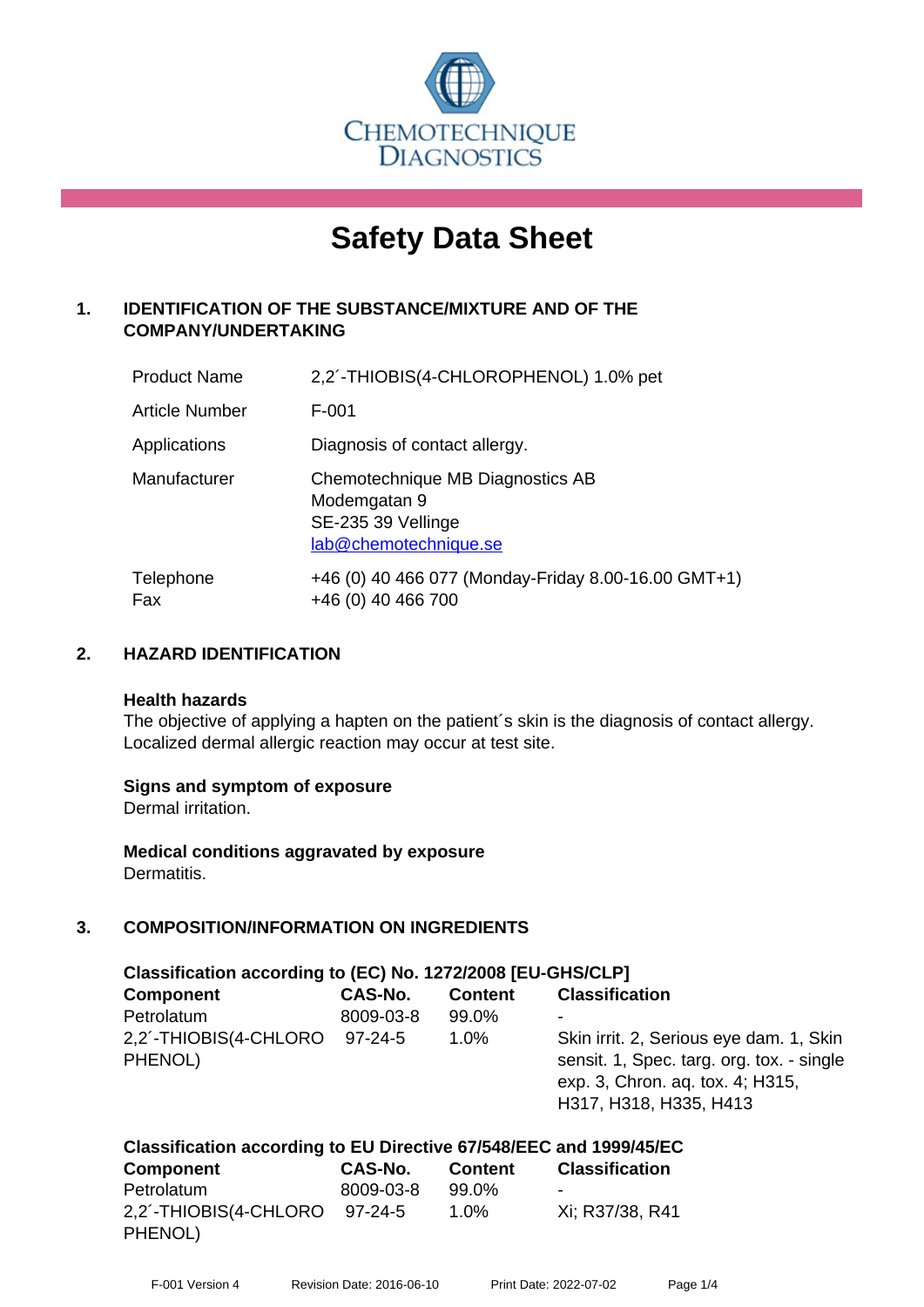# **4. FIRST AID MEASURES**

**Emergency and first aid procedures** Obtain medical attention.

#### **5. FIRE-FIGHTING MEASURES\***

#### **Suitable extinguish media**

CO2, powder or water spray. Fight larger fires with water spray or alcohol resistant foam.

**For safety reasons unsuitable extinguishing agents** Water with full jet.

**Special protective equipment for fire-fighters** Wear self-contained respiratory protective device. Wear fully protective suit.

\*Data is shown for petrolatum only

#### **6. ACCIDENTAL RELEASES MEASURES**

**Steps to be taken if material is released or spilled** Contain and place in a closed container.

#### **7. HANDLING AND STORAGE**

**Precautions to be taken in handling and storage** Store dark at 5-8°C. Avoid extended exposure to light. FOR EXTERNAL USE ONLY.

# **8. EXPOSURE CONTROLS/PERSONAL PROTECTION**

**Respiratory protection** Not required.

**Ventilation** Local exhaust.

**Protective gloves** Disposal gloves.

**Eye protection** Not required with normal use.

**Work/Hygienic practices** Wash hands after each use.

# **9. PHYSICAL AND CHEMICAL PROPERTIES**

Odour **Odourless** 

Appearance Ivory White Semi-solid

Melting point\* 50-55° C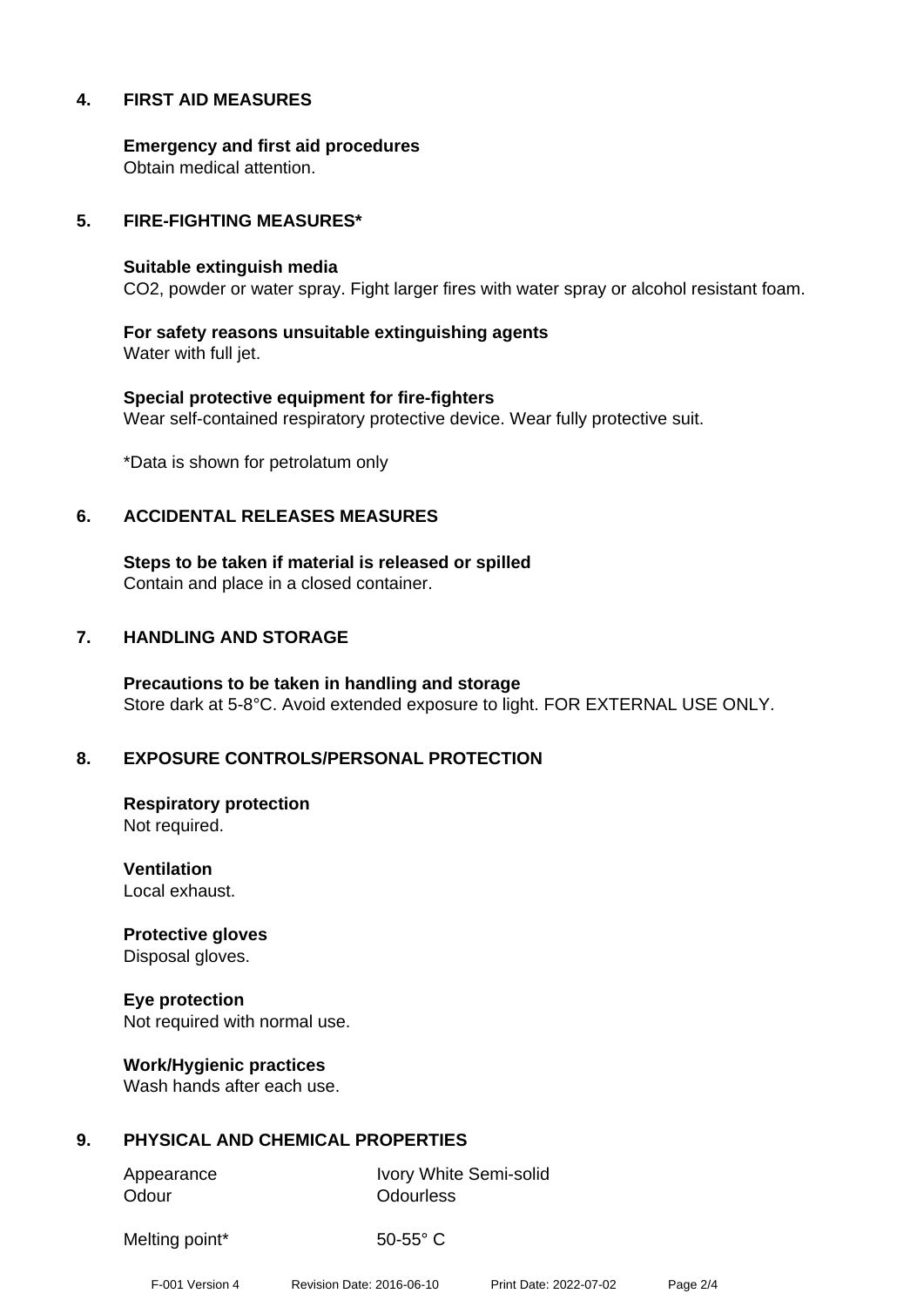Boiling point\* No data available Flash point\*  $>100^{\circ}$ C Self ignition\* Product does not self ignite. Danger of explosion\* Product does not present an explosion hazard. Density\* No data available. Solubility in/Miscibility with Water\* Insoluble

\*Data is shown for petrolatum only

# **10. STABILITY AND REACTIVITY**

#### **Incompability**

May react with strong oxidizing agents.

# **Stability**

Stable at recommended storage conditions.

#### **Hazardous byproducts**

Combustion may generate CO, CO2 and other oxides.

# **Hazardous polymerization**

Will not occur.

# **11. TOXICOLOGICAL INFORMATION**

No data available.

# **12. ECOLOGICAL INFORMATION**

No data available.

# **13. DISPOSAL CONSIDERATIONS**

# **Waste disposal method**

Comply with federal, state/provincial and local regulation.

# **14. TRANSPORT INFORMATION**

Not dangerous goods.

# **15. REGULATORY INFORMATION**

The classification is according to the latest editions of the EU lists, and extended by company and literature data.

# **16. OTHER INFORMATION**

# **Text of H-statements and R-phrases mentioned in Section 3**

| Skin irrit. 2      |                           | Skin irritation (Category 2)    |          |
|--------------------|---------------------------|---------------------------------|----------|
| Serious eye dam. 1 |                           | Serious eye damage (Category 1) |          |
| F-001 Version 4    | Revision Date: 2016-06-10 | Print Date: 2022-07-02          | Page 3/4 |